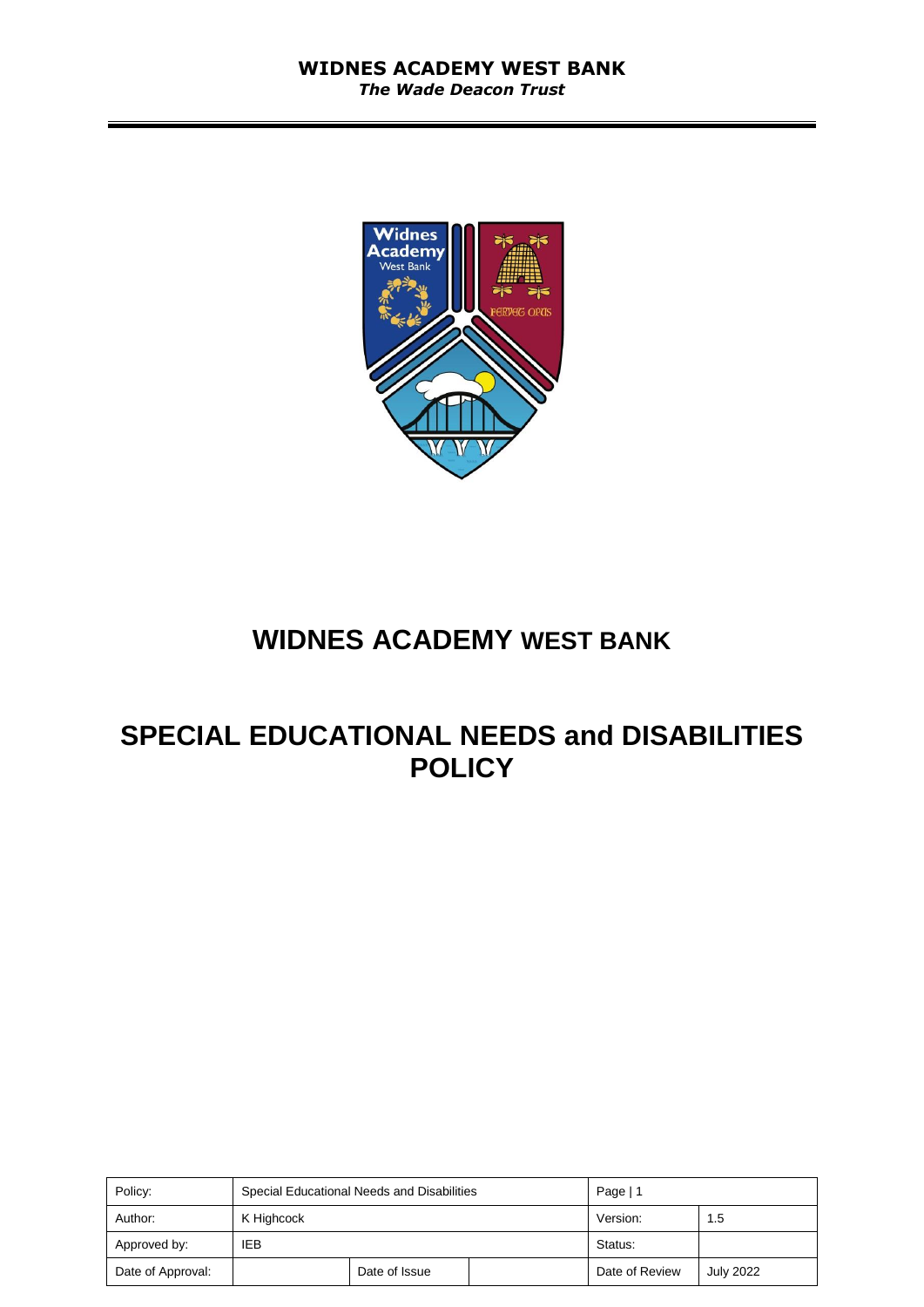#### **WIDNES ACADEMY WEST BANK** *The Wade Deacon Trust*

| Recommended by        | K Highcock |
|-----------------------|------------|
| Approved by           | <b>IEB</b> |
| <b>Approval Date</b>  |            |
| <b>Version Number</b> | 1.5        |
| <b>Review Date</b>    |            |

## **CHANGE RECORD FORM**

| <b>Version</b> | Date of change   | Date of release | <b>Changed by</b> | <b>Reason for change</b>                                                                    |
|----------------|------------------|-----------------|-------------------|---------------------------------------------------------------------------------------------|
| 1.1            | 17.9.14          | 24.9.14         | KH/MC             | Consultation with Margaret Cassin in<br>response to changes to SEN Code of<br>Practice 2014 |
| 1.3            | 8.9.17           |                 | AH                | Updated policy as part of review<br>process                                                 |
| 1.4            | Feb 2019         |                 | KH                | Updated in line with current changes<br>and as part of review process                       |
| 1.5            | <b>July 2020</b> |                 | AM                | Update in line with current changes and<br>part of the review process                       |
|                |                  |                 |                   |                                                                                             |
|                |                  |                 |                   |                                                                                             |
|                |                  |                 |                   |                                                                                             |
|                |                  |                 |                   |                                                                                             |
|                |                  |                 |                   |                                                                                             |
|                |                  |                 |                   |                                                                                             |

| Policy:           | Special Educational Needs and Disabilities |  |  | Page $ 2$      |                  |
|-------------------|--------------------------------------------|--|--|----------------|------------------|
| Author:           | K Highcock                                 |  |  | Version:       | 1.5              |
| Approved by:      | IEB                                        |  |  | Status:        |                  |
| Date of Approval: | Date of Issue                              |  |  | Date of Review | <b>July 2022</b> |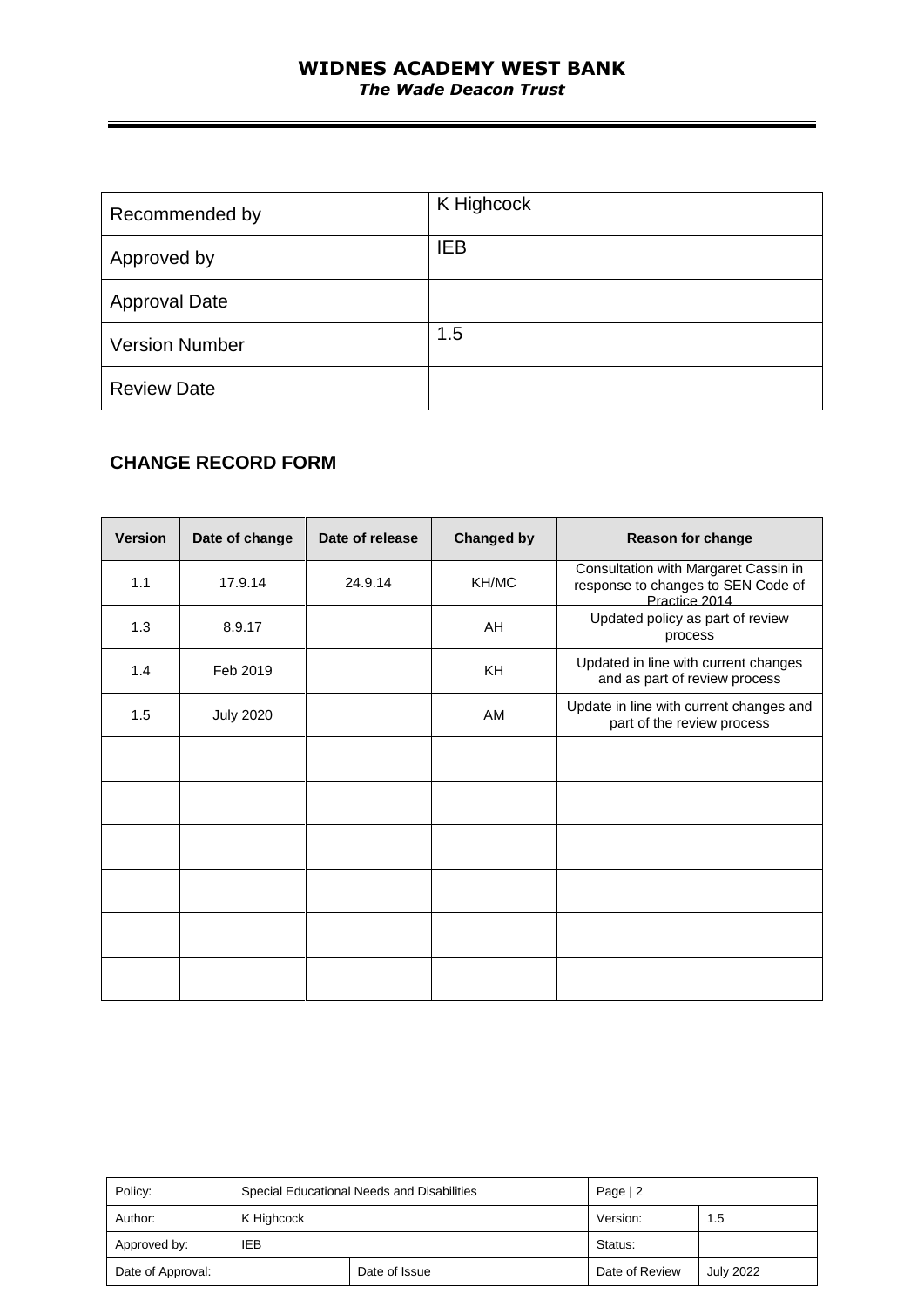#### **CONTENTS**

| <b>Introduction</b>                                       | $3 - 4$ |
|-----------------------------------------------------------|---------|
| <b>Aims</b>                                               | 4       |
| <b>Identification of Special Needs</b>                    | $4 - 8$ |
| <b>Resolution of Disagreements</b>                        | 8       |
| Role of the SENDCo, Class Teacher and Teaching Assistants | $8 - 9$ |
| <b>Governors</b>                                          | 9       |
| <b>Resources</b>                                          | 9       |
| <b>PSHE/Citizenship</b>                                   | 9       |

#### **Related Policies:**

This policy is part of a whole school strategy to promote the inclusion and effective learning for all pupils and should be read in conjunction with the following policies: Anti-bullying Behaviour Diversity and Equality PSHE / Citizenship

#### **Introduction**

Widnes Academy is committed to enabling every pupil to reach their potential, regardless of ability level, race, gender, social status or cultural background. Every pupil has access to the Foundation Stage Curriculum or National Curriculum 2014 (as appropriate) through the planning, teaching and provision of suitably differentiated activities. We are committed to catering for every pupil's needs and, for those children that need it, Individual Education or Behaviour Plans are provided to enable progress to be made.

In line with the current Special Educational Needs Code of Practice 2014 and the SEND provisions of the SEN and Disability Act 2011, we believe:

- a pupil with Special Educational Need **(SEN)** will have their needs met
- all teachers are teachers of pupils with additional needs and everyone should commit themselves to the challenge of ensuring pupil participation

| Policy:           | Special Educational Needs and Disabilities |  |  | Page $ 3$      |                  |
|-------------------|--------------------------------------------|--|--|----------------|------------------|
| Author:           | K Highcock                                 |  |  | Version:       | 1.5              |
| Approved by:      | IEB                                        |  |  | Status:        |                  |
| Date of Approval: | Date of Issue                              |  |  | Date of Review | <b>July 2022</b> |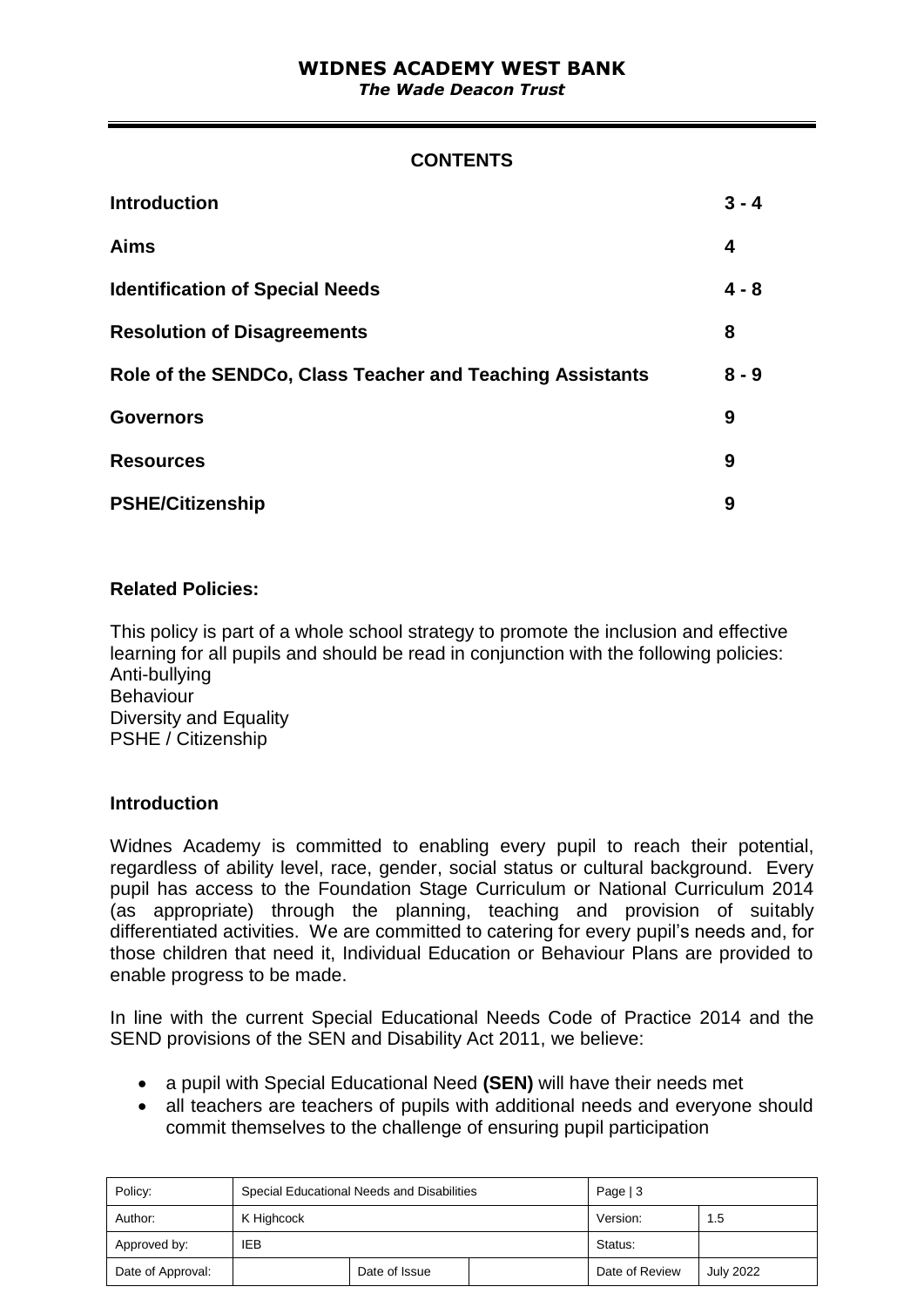- where appropriate, the views of the pupil should be sought and taken into account
- parents/carers have a vital role to play in supporting their child's education
- relationships of mutual respect will be developed with every pupil celebrating successes and supporting pupils through difficulties
- due regard will be given to the current Special Needs Code of Practice in all decision making, including liaison with other agencies.

#### **Aims**

Our overall aim is to provide all children, including those with SEND, with access to a broad and balanced education. Ensuring they have the academic and nurturing support they require to access the curriculum at a level which is appropriate to them.

#### **Objectives**

To achieve our aim we will ensure that:

- Staff identify the needs of our SEND children as early as possible, through discussions with parents, education and other health care services.
- Staff will closely monitor the progress of SEND pupils, enabling them to reach their full potential.
- We will make appropriate provision to ensure that children with SEND can access the full curriculum. Ensuring they access all lessons across the curriculum.
- We will work closely with parents to gain a deeper understanding of their child's needs and to develop support plans that support the children both in school and at home.
- We will work closely with outside agencies to offer further support to the child. This may include, but is not limited to; Educational Psychology service, SEN service, CHAMS and Speech and Language services.

#### **Identification of Special Needs**

Early identification of children with SEND is crucial to ensuring they reach their full potential. All children are closely monitored throughout the school year by their class teacher and the Senior Leadership Team (SLT). If a class teacher or SLT are concerned about a pupil they will express their concerns to the SENDCo, identifying the area of need they believe the child requires more support in.

- Communication and Interaction Needs
- Cognition and Learning Needs
- Behaviour, Emotional and Social Development Needs
- Sensory and/or Physical Needs

In addition to this, parents may also raise concerns by contacting the SENDCo (Miss Myles) or emailing their concerns to SEND@widnesacademy.co.uk.

Once a concern has been raised by the class teacher, we will inform the parents and will then carefully monitor the situation to gather further evidence of the concern. A number of diagnostic tools can be used, such as:

• Classroom/playground observations

| Policy:           |               | Special Educational Needs and Disabilities | Page $ 4$ |                |                  |
|-------------------|---------------|--------------------------------------------|-----------|----------------|------------------|
| Author:           | K Highcock    |                                            |           | Version:       | 1.5              |
| Approved by:      | IEB           |                                            |           | Status:        |                  |
| Date of Approval: | Date of Issue |                                            |           | Date of Review | <b>July 2022</b> |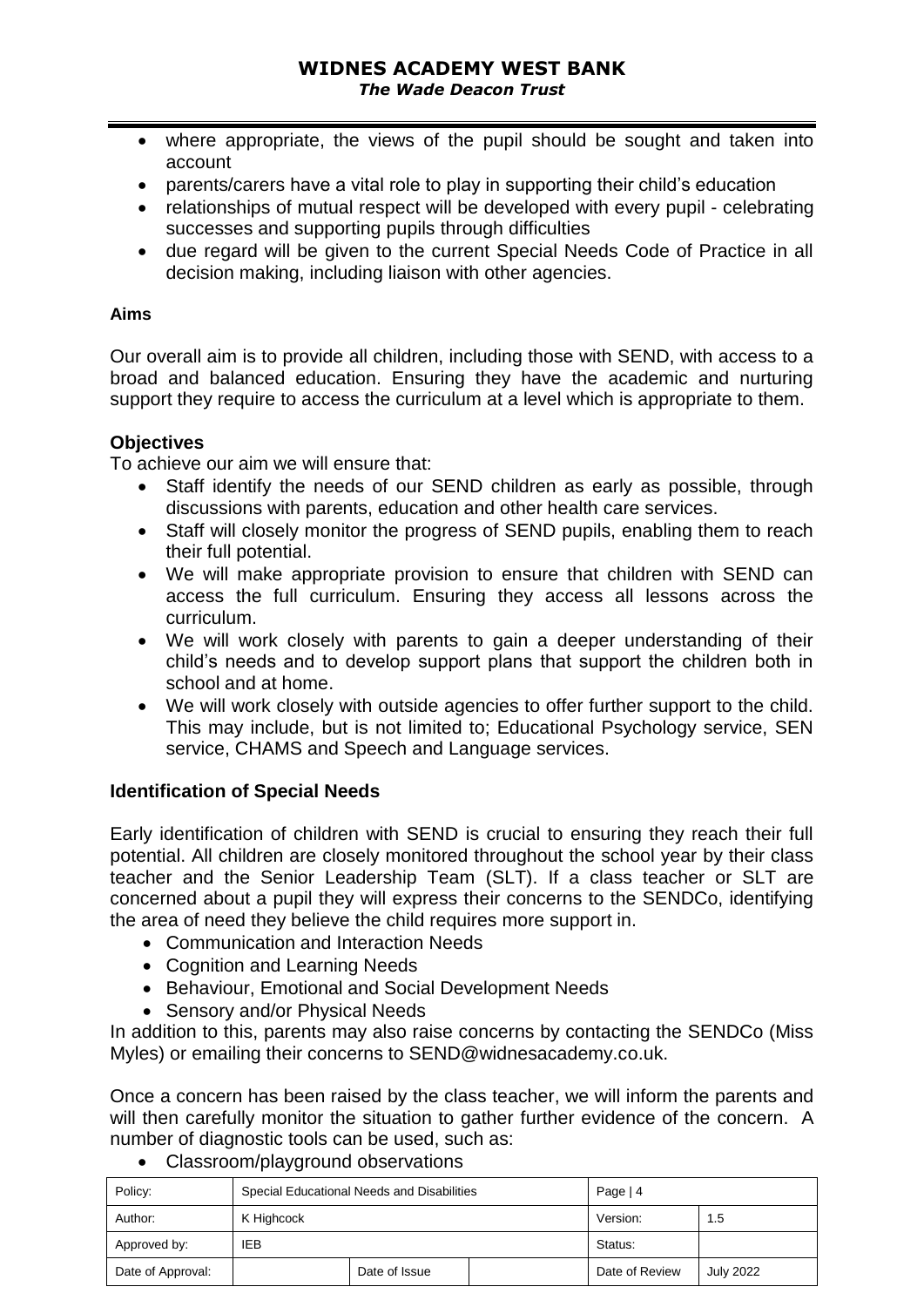## **WIDNES ACADEMY WEST BANK**

*The Wade Deacon Trust*

- Behaviour checklists
- Miscue analysis/appropriate reading tests
- Spelling tests
- Numeracy assessments
- Standardised test scores
- Observations

Once observations have been completed the class teacher, SENDCo and parents will sit together to discuss the findings and if a pupil is identified as having needs that require interventions that are additional to, or different from, those provided as part of the usual curriculum offer, we will develop a support plan to enable the child in reaching their full potential.

The support plan will be a succinct plan that will last approximately a term to support the child in their area of need. The targets set will be SMART (specific, measurable, realistic and time related). Support plans will usually contain 3-5 targets each term to ensure children are able to meet their targets. Support plans will be shared with both pupils and parents to ensure everyone understand what they are working towards.

The SENDCo will be responsible for tracking interventions and assessing their impact on the child, which will then feed into their next support plan

The class teacher remains responsible for working with the pupil on a daily basis, and for planning and delivering the individual programme. Teachers may need to develop a range of teaching strategies and adapt the learning environment to ensure these targets can be achieved by the pupil. There may be targeted adult support provided by a Teaching Assistant **(TA)** or allocated time with the class teacher as resources allow. The children will remain in class where possible to work on their targets, however specific targets related to Social and Emotional behaviours may be carried out with a mentor in a small group or 1:1 basis.

The target setting process, with the involvement of parents/carers and pupil, is repeated on a termly basis (or more frequently if necessary). After evaluation of the targets it may then be felt that;

- a) intervention has been effective, and further support is necessary to ensure continuing progress.
- b) the problem has been resolved, therefore no further support is necessary, and the pupil's name may be taken from the Special Needs record.
- c) the problem has been resolved, therefore no further support is necessary, but the pupil will continue to be the subject of careful monitoring.
- d) the gap has widened and it may be necessary to consult an outside agency.

| Policy:           |               | Special Educational Needs and Disabilities | Page $\vert 5$ |                  |               |
|-------------------|---------------|--------------------------------------------|----------------|------------------|---------------|
| Author:           | K Highcock    |                                            |                | Version:         | $1.5^{\circ}$ |
| Approved by:      | IEB           |                                            |                | Status:          |               |
| Date of Approval: | Date of Issue |                                            | Date of Review | <b>July 2022</b> |               |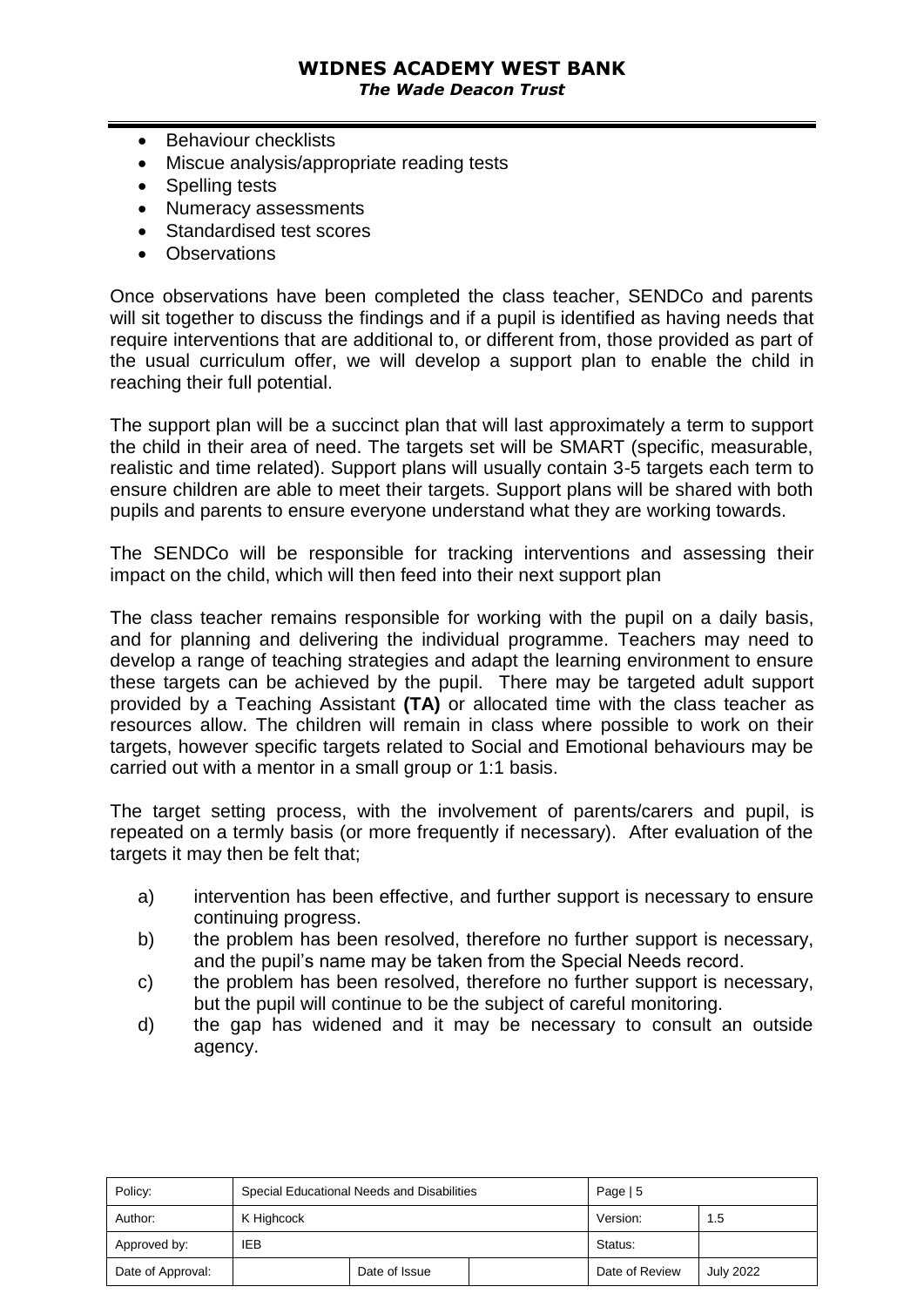#### **Education, Health and Care Plans**

The application for an Education, Health and Care Plans will combine information from a variety of sources including:

- · Parents
- · Teachers
- · SENCO
- · Social Care
- · Health professionals
- . Educational Psychologist

Information will be gathered relating to the current provision provided, action points that have been taken, and the preliminary outcomes of targets set. A decision will be made by a group of people from education, health and social care about whether or the child is eligible for an EHC Plan. Parents have the right to appeal against a decision not to initiate a statutory assessment leading to an EHC plan.

Further information about EHC Plans can found via the SEND Local Offer: <https://localoffer.haltonchildrenstrust.co.uk/education-health-social-care-plan/>

#### **Next Steps**

a. Following Statutory Assessment, an EHC Plan will be provided by the LA if it is decided that the child's needs are not being met by the support that is ordinarily available. The school and the child's parents will be involved developing and producing the plan.

b. Parents have the right to appeal against the content of the EHC Plan. They may also appeal against the school named in the Plan if it differs from their preferred choice.

c. Once the EHC Plan has been completed and agreed, it will be kept as part of the pupil's formal record and reviewed at least annually by staff, parents and the pupil. The annual review enables provision for the pupil to be evaluated and, where appropriate, for changes to be put in place, for example, reducing or increasing levels of support.

#### **Access to the curriculum, information and associated services**

At Widnes Academy we offer all children a broad and balanced curriculum by using strategies and approaches which differentiate between pupils of different abilities and ensure children can access the curriculum at a level appropriate to them.

As an inclusive school, we do everything we can to ensure that pupils of all abilities and needs are fully included in the life of the school.

• Where appropriate, we endeavour to provide different ways for all learners to access the same learning experience, rather than withdrawing pupils and providing an entirely different activity.

| Policy:           | Special Educational Needs and Disabilities |  |  | Page $ 6$      |                  |
|-------------------|--------------------------------------------|--|--|----------------|------------------|
| Author:           | K Highcock                                 |  |  | Version:       | 1.5              |
| Approved by:      | IEB                                        |  |  | Status:        |                  |
| Date of Approval: | Date of Issue                              |  |  | Date of Review | <b>July 2022</b> |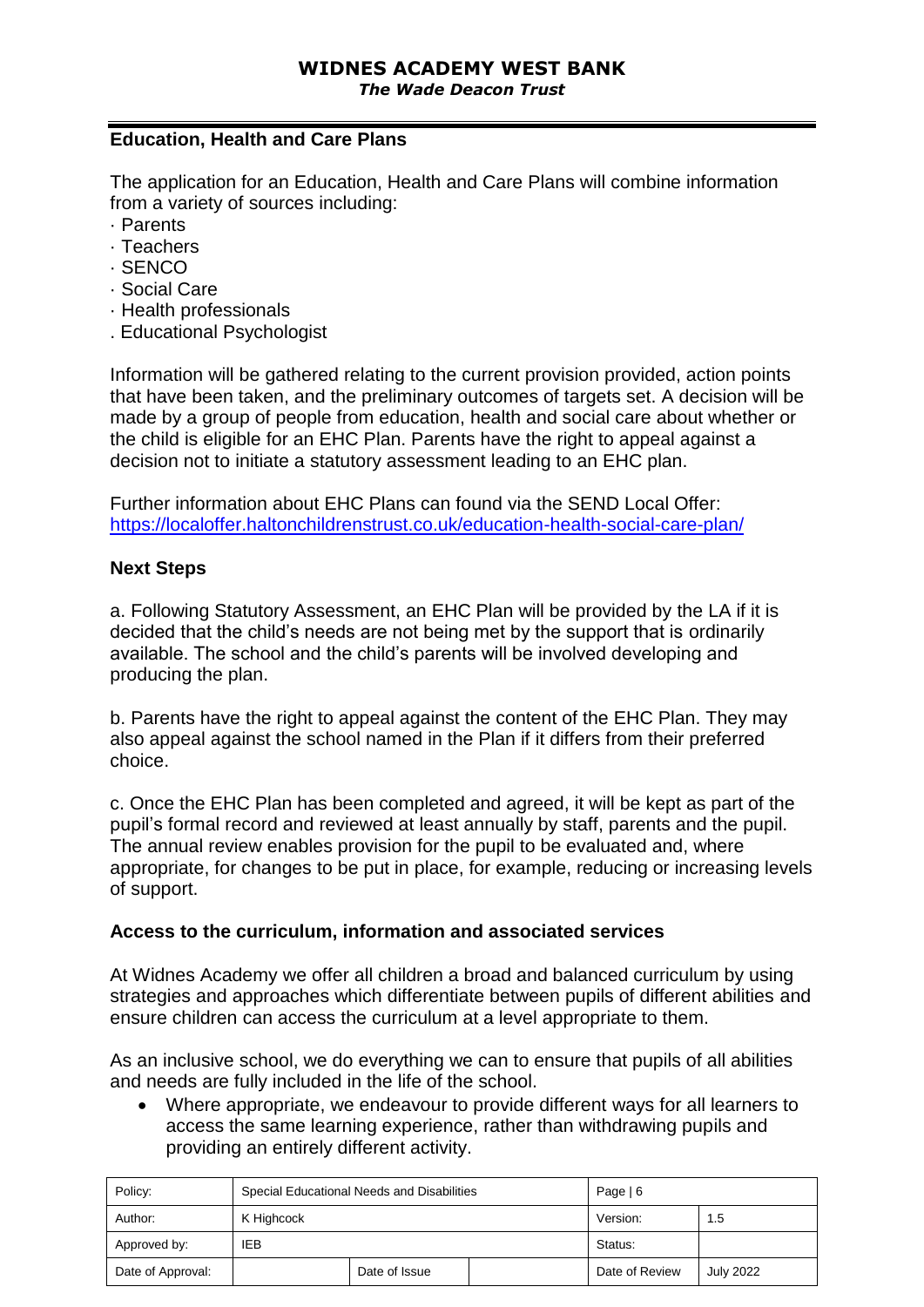- All lesson planning seeks to address the learning needs of all pupils in the class.
- Teachers receive regular training and support to ensure they are skilled in differentiating the curriculum for vulnerable learners.
- When subject coordinators monitor planning, work and progress data or senior leaders carry out observations of teaching and learning in classrooms, particular attention is given to whether the ongoing learning offer is inclusive.

In addition, we also offer very specialised activities and resources to enable all our children with SEND, including those with specific and complex needs, to access all areas of the Curriculum and achieve their personal best.

We also ensure that all pupils have access to extra-curricular activities irrespective of their additional needs.

#### **Inclusion of pupils with SEND**

The Principal and SENDCo oversee the school's policy for inclusion and are responsible for ensuring that it is implemented effectively throughout the school. The school curriculum is regularly reviewed to ensure that it promotes the inclusion of all pupils. This includes learning outside the classroom. The school will seek advice, as appropriate, around individual pupils, from external support services through the termly 'Planning and Review meetings', Early Help/CAF and the Multi-Agency Safeguarding Hub and Local Education Officers for Behaviour and Inclusion and SEND.

#### **Supporting pupils at school with Medical Conditions**

At Widnes Academy Primary we recognise that pupils with medical conditions should be properly supported so that they have full access to education, including school trips and physical education. Some children with medical conditions may also have a disability and where this is the case the school will comply with its duties under the Equality Act 2010. Some children may also have special educational needs (SEND) and may have a statement, or Education, Health and Care (EHC) plan which brings together health and social care needs, as well as their special educational provision and the SEND Code of Practice (2014) is followed. All children with medical needs have a Health Care plan, outlining their condition, medication if required and detailed procedures to be followed. The Health Care plans are updated when the need arises or on an annual basis.

### **Role of the SENDCo, Class Teacher and Teaching Assistant**

#### The **SENDCo** is responsible for:

- The smooth running and co-ordination of special needs provision.
- Early identification of SEN
- Creation of School Focused Plans in conjunction with the class teacher.
- Liaising with Head Teacher, class teachers and TAs.

| Policy:           |               | Special Educational Needs and Disabilities | Page |                |                  |
|-------------------|---------------|--------------------------------------------|------|----------------|------------------|
| Author:           | K Highcock    |                                            |      | Version:       | 1.5              |
| Approved by:      | IEB           |                                            |      | Status:        |                  |
| Date of Approval: | Date of Issue |                                            |      | Date of Review | <b>July 2022</b> |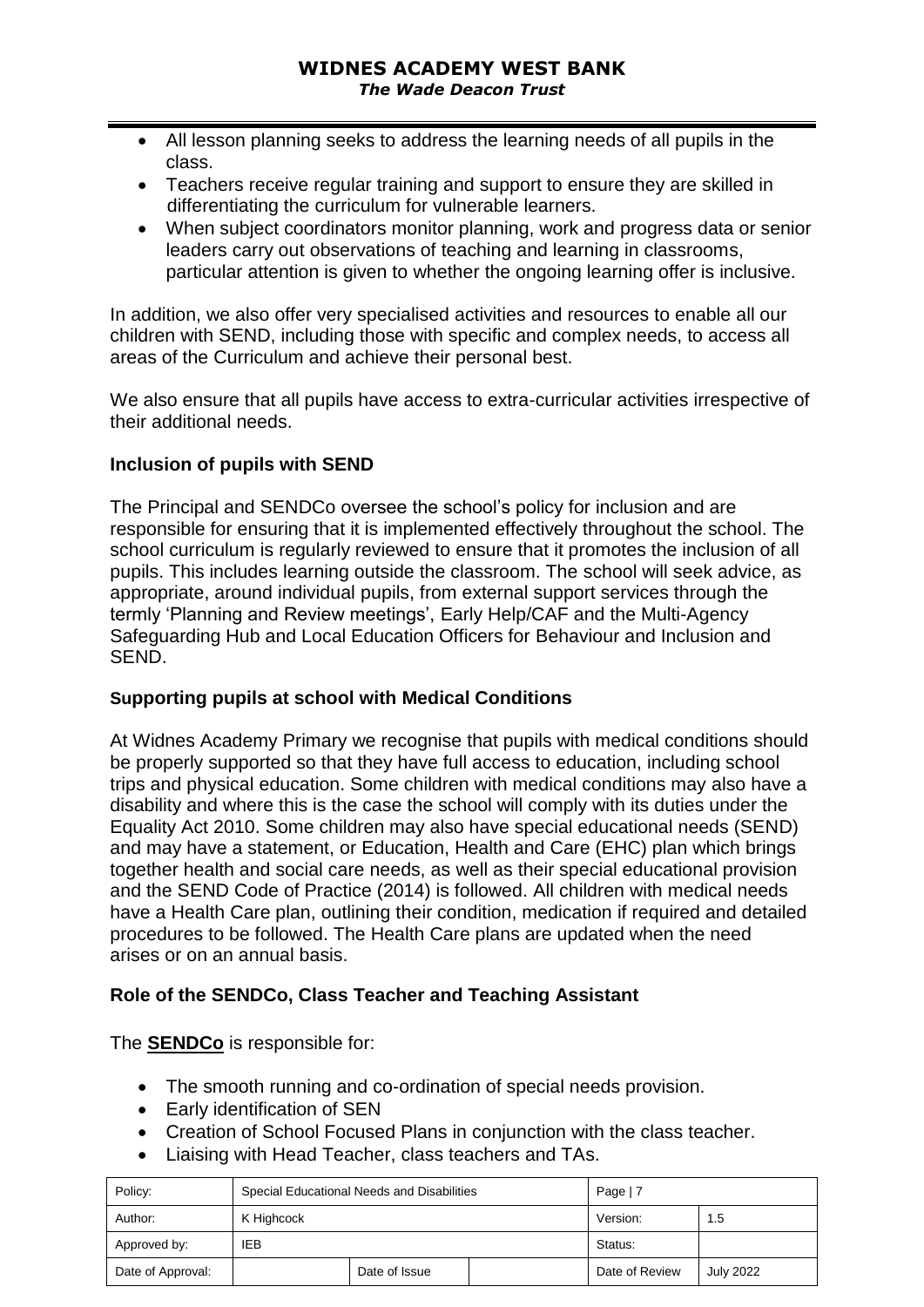#### **WIDNES ACADEMY WEST BANK** *The Wade Deacon Trust*

- Liaising with outside agencies Inclusion Team, Health Service, Speech and Language Service, CAMHS (Child and Adolescent Mental Health Services) and the Traveller Education Service.
- Setting timetables and managing all staff working with special needs pupils.
- Overseeing records of pupils with special needs.
- Providing/organising in-service training for staff as necessary.
- Maintaining resources to meet pupils' needs.
- Liaising with parents/carers (after consulting class teachers).
- Keeping a record of pupils with Special Needs and those causing concern.
- Completing all necessary documentation in connection with statutory assessment and the annual review of EHCs and Enhanced Provision.
- Analysing the impact of interventions and progress towards targets
- Maintaining training and keeping up to date with changes in relation to SEND

#### The **CLASS TEACHER** is responsible for:

- Liaising with parents/carers and the SENDCo about concerns.
- Early identification of SEN
- Compiling individual targets, involving the pupil and parents/carers in this process.
- Addressing the targets and evaluating the impact of the interventions at least termly.
- Inviting parents/carers in to school each term to agree new targets.
- Incorporating the involvement and advice of outside agencies organised by the SENDCo.
- Incorporating any extra support provided within school.
- Planning the support which the TA provides in the classroom.
- Liaising closely with the SENDCo for target setting, teaching and assessment/evaluation.

The **TA** is responsible for:

- Supporting pupils with special educational needs within the classroom, as planned for by the class teacher.
- Working with individuals or small groups on individual or group targets with class teacher's guidance.
- Keeping a record of support given.
- Liaising with the class teacher.
- Supporting the class teacher in assessment and planning.

### **The Governing Body**

The Governing Body has a named member who has specific responsibility for Special Educational Needs and Inclusion. At Widnes Academy the named governor for SEND is Miss Danielle Gleavey. These governors will meet with the SENDCo

| Policy:           | Special Educational Needs and Disabilities |               |  | Page $ 8$ |                  |
|-------------------|--------------------------------------------|---------------|--|-----------|------------------|
| Author:           | K Highcock                                 |               |  | Version:  | 1.5              |
| Approved by:      | IEB                                        |               |  | Status:   |                  |
| Date of Approval: |                                            | Date of Issue |  |           | <b>July 2022</b> |